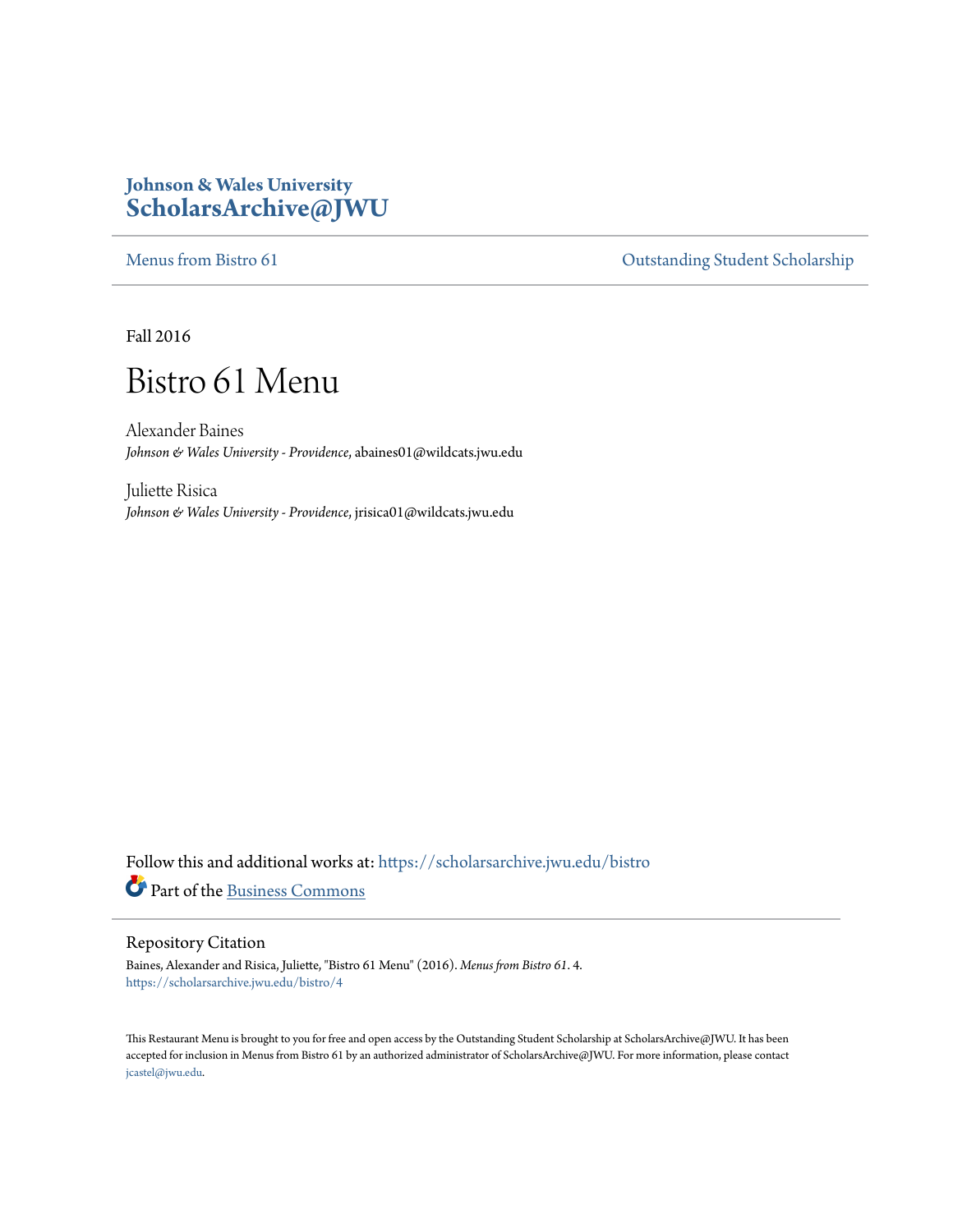

Students enrolled in the CA/FSM, PA/FSM and Restaurant Management Degree Programs welcome you to Bistro 61. "61" is a high-end bistro concept designed to fully showcase the talents of FSM4061 students to the **Johnson & Wales Community.** 

It is our hope, as a specially invited guest, you will contribute to the enrichment of their management abilities. To that end, we ask that you candidly and professionally critique our performance on the customer comment card that will be presented by your server at the end of your dining experience.

Thank you for assisting in the development of our "61" management team and their desire to professionally represent the Center for Food and Beverage Management, the Hospitality College, and Johnson & Wales University, as they enter food service industry.

> *Today's Management Team* **Chef: Alexander Baines Restaurant Manager: Juliette Risica**

# **Consumer Advisory**

In compliance with the Department of Public Health, we advise that consuming raw or undercooked meat, poultry or seafood products may lead to health risks **& foodborne illnesses**

## **Allergen Advisory**

We make every attempt to identify ingredients that may cause allergic reactions for those with food allergies; however we ask that you inform your server of any food allergies you or anyone in your party may have.